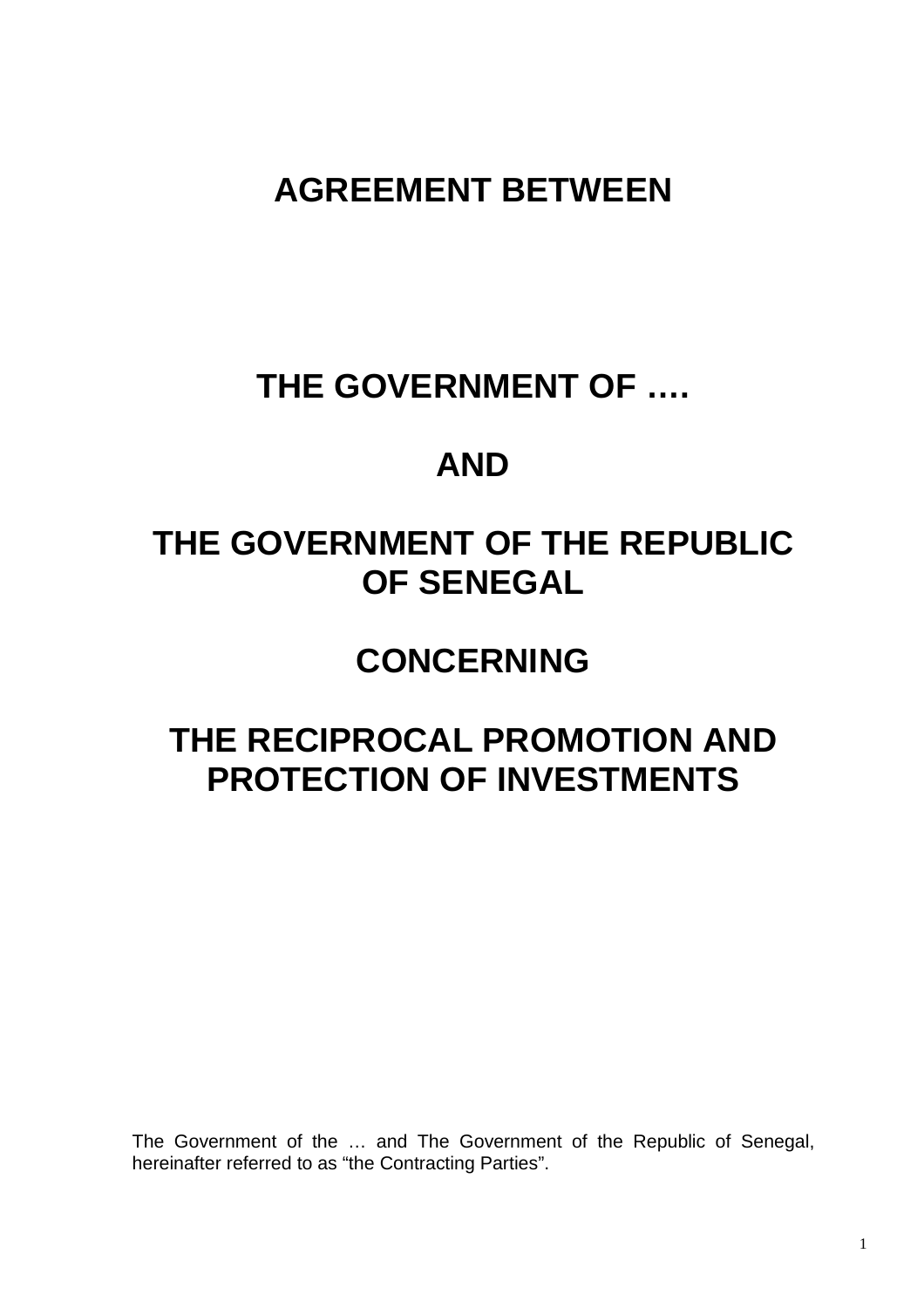Desiring to promote greater economic cooperation between them, particularly with respect to investment by investors of one Contracting Party in the territory of the other Contracting Party;

Recognizing that agreement upon the treatment to be accorded such investment will stimulate the flow of capital and technology and the economic development of the Contracting Parties;

Agreeing that fair and equitable treatment of investment is desirable in order to maintain a stable framework for investment and maximum effective utilization of economic resources; and

Convinced that these objectives can be achieved without relaxing health, safety and environmental measures of general application as well as internationally recognized labor rights,

Having resolved to conclude an agreement concerning the encouragement and reciprocal protection of investments,

Have agreed as follows:

#### **ARTICLE 1 Definitions**

For the purpose of this Agreement;

1. The term "investment" means every kind of asset, connected with business activities, acquired for the purpose of establishing lasting economic relations in the territory of a Contracting Party in conformity with its laws and regulations, and shall include in particular, but not exclusively:

(a) movable and immovable property, as well as any other rights as mortgages, pledges and any other similar rights as defined in conformity with the laws and regulations of the Contracting Party in whose territory the property is situated,

(b) reinvested returns, claims to money or any other rights having financial value related to an investment.

(c) shares, stocks or any other form of participation in companies,

(d) industrial and intellectual property rights such as patents, industrial designs, technical processes, as well as trademarks, goodwill, know-how and other similar rights,

(e) business concessions conferred by law or by contract, including concessions related to natural resources;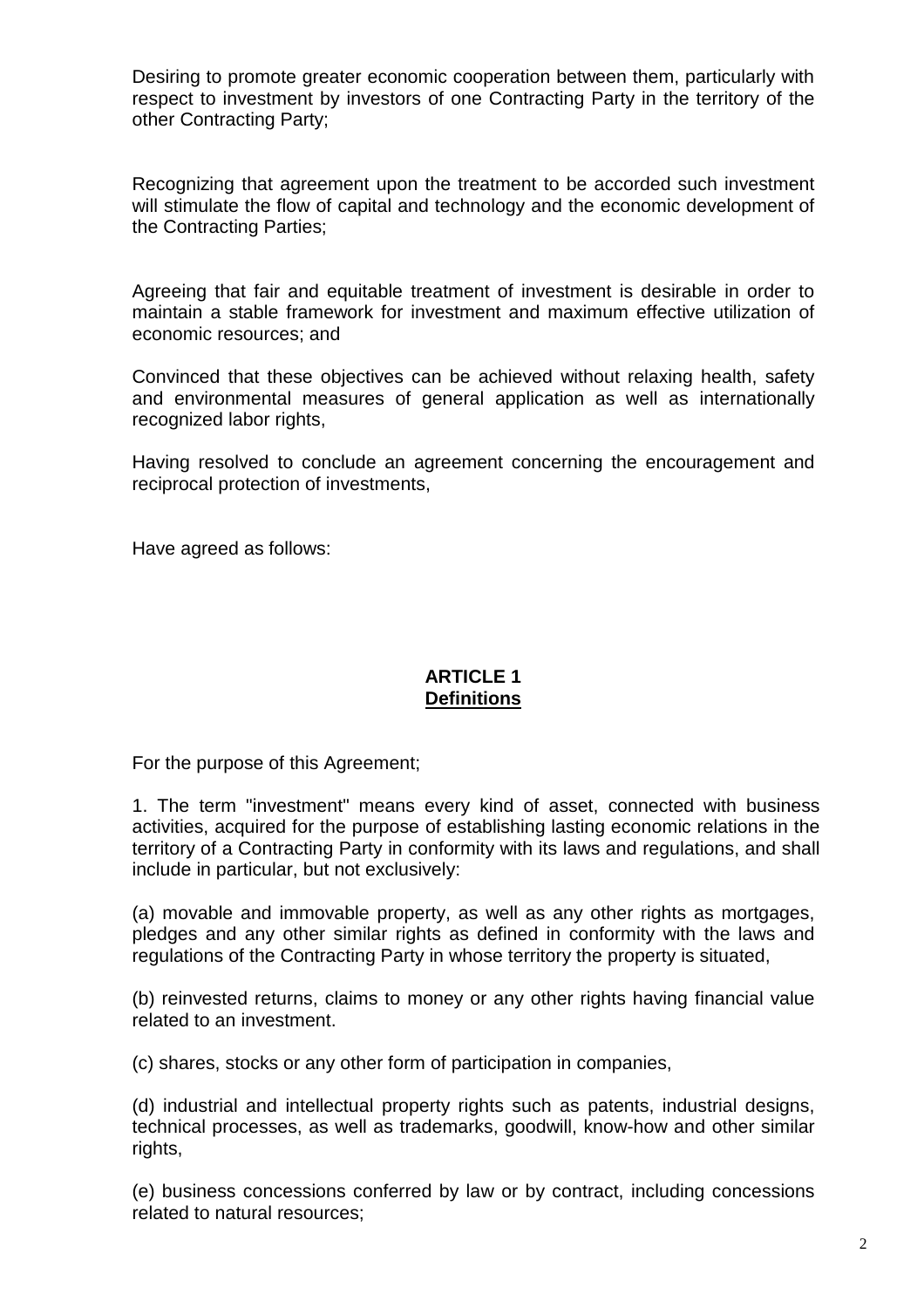provided that such investments are not in the nature of acquisition of shares or voting power less than 10 percent of a company through stock exchanges which shall not be covered by this Agreement.

2. The term "investor" means:

(a) natural persons deriving their status as nationals of a Contracting Party according to its applicable laws,

(b) corporations, firms, business partnerships incorporated or constituted under the law in force of a Contracting Party and having their registered offices together with substantial business activities in the territory of that Contracting Party,

who have made an investment in the territory of the other Contracting Party.

3. The term "returns" means the amounts yielded by an investment and includes in particular, though not exclusively, profit, interest, capital gains, royalties, fees and dividends.

4. The "territory" means; territory, territorial sea, as well as the maritime areas over which each Contracting Party has jurisdiction or sovereign rights for the purposes of exploration, exploitation and conservation of natural resources, pursuant to international law.

#### **ARTICLE 2 Promotion and Protection of Investments**

1. Subject to its laws and regulations, each Contracting Party shall in its territory promote as far as possible investments by investors of the other Contracting Party.

2. Investments of investors of each Contracting Party shall at all times be accorded fair and equitable treatment and shall enjoy full protection in the territory of the other Contracting Party. Neither Contracting Party shall in any way impair by unreasonable or discriminatory measures the management, maintenance, use, enjoyment, extension, or disposal of such investments.

#### **ARTICLE 3 Treatment of Investments**

l. Each Contracting Party shall admit in its territory investments on a basis no less favourable than that accorded in like circumstances to investments of investors of any third State, within the framework of its laws and regulations.

2. Each Contracting Party shall accord to these investments, once established, treatment no less favourable than that accorded in like circumstances to investments of its investors or to investments of investors of any third State, whichever is the most favourable.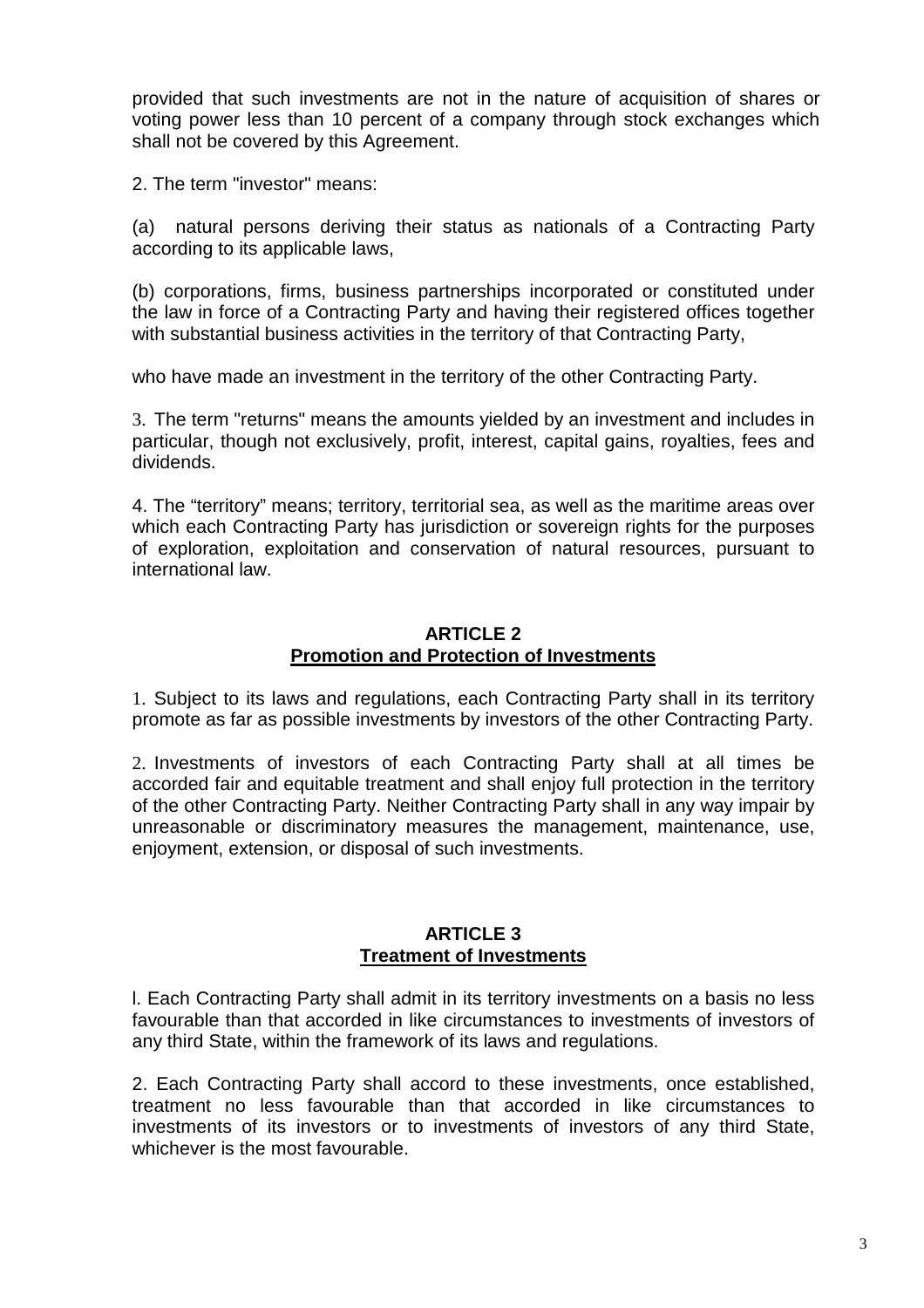3. The Contracting Parties shall within the framework of their national legislation give sympathetic consideration to applications for the entry and sojourn of persons of either Contracting Party who wish to enter the territory of the other Contracting Party in connection with the making and carrying through of an investment; the same shall apply to nationals of either Contracting Party who in connection with an investment wish to enter the territory of the other Contracting Party and sojourn there to take up employment. Application for work permits shall also be given sympathetic consideration.

4. (a) The Provisions of this Article shall not be construed so as to oblige one Contracting Party to extend to the investors of the other Contracting Party the benefit of any treatment, preference or privilege which may be extended by the former Contracting Party by virtue of any international agreement or arrangement relating wholly or mainly to taxation.

(b) The non-discrimination, national treatment and most-favored nation treatment provisions of this Agreement shall not apply to all actual or future advantages accorded by either Contracting Party by virtue of its membership of, or association with a customs, economic or monetary union, a common market or a free trade area; to nationals or companies of its own, of Member States of such union, common market or free trade area, or of any other third State.

(c) Paragraphs 1 and 2 of this Article do not apply in respect of procedural rights laid down simultaneously by this Agreement and by another similar international agreement to which one of the Contracting Parties is signatory.

d) The provisions of Article 2 and 3 of this Agreement shall not oblige the Republic of Turkey from adopting, maintaining, or enforcing any non-discriminatory measures with regard to acquisition of land and real estates, and real rights upon them by the investors of the other Contracting party.

#### **ARTICLE 4 Right to Regulate**

Nothing in this Agreement shall be construed:

(a) to require any Contracting Party to furnish or allow access to any information the disclosure of which it determines to be contrary to its essential security interests;

(b) to prevent any Contracting Party from taking any actions that it considers necessary for the protection of its essential security interests,

(i) relating to the traffic in arms, ammunition and implements of war and to such traffic and transactions in other goods, materials, services and technology undertaken directly or indirectly for the purpose of supplying a military or other security establishment,

(ii) taken in time of war or other emergency in international relations,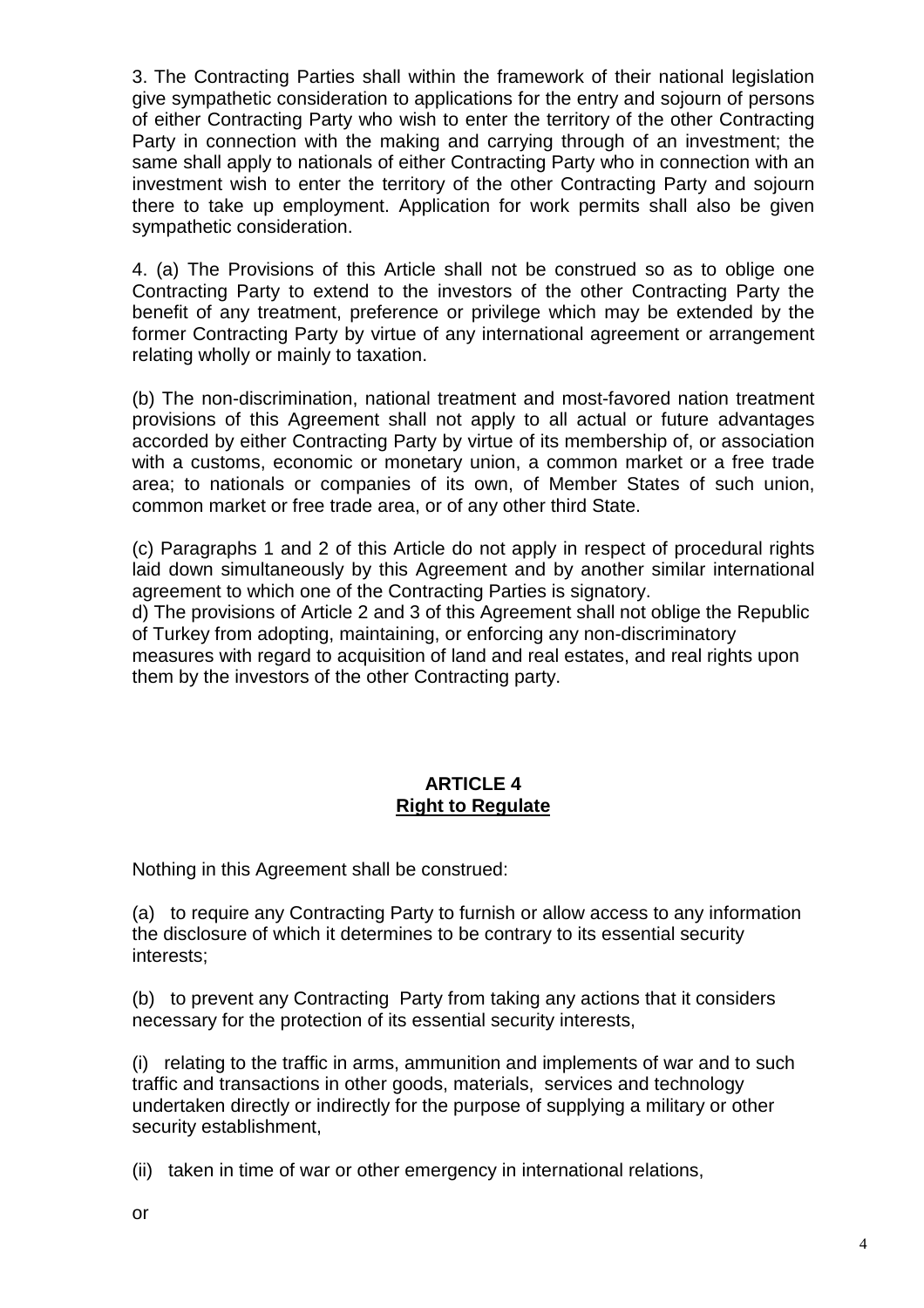(iii) relating to the implementation of national policies or international agreements respecting the non-proliferation of nuclear weapons or other nuclear explosive devices; or

(c) to prevent any Contracting Party from taking action in pursuance of its obligations under the United Nations Charter for the maintenance of international peace and security.

#### **ARTICLE 5 Expropriation and Compensation**

1. Investments shall not be expropriated, nationalized or subject, directly or indirectly, to measures of similar effects (hereinafter referred as expropriation) except for a public purpose, in a non-discriminatory manner, upon payment of prompt, adequate and effective compensation, and in accordance with due process of law and the general principles of treatment provided for in Article 3 of this Agreement.

2. Non-discriminatory legal measures designed and applied to protect legitimate public welfare objectives, such as health, safety and environment, do not constitute indirect expropriation.

3. Compensation shall be equivalent to the market value of the expropriated investment before the expropriation was taken or became public knowledge. Compensation shall be paid without delay and be freely transferable as described in Article 7.

4. In the event that payment of compensation is delayed, it shall carry an interest at a rate to be agreed upon by both parties unless such rate is prescribed by law from the date of expropriation until the date of payment.

#### **ARTICLE 6 Compensation for Losses**

Investors of either Contracting Party whose investments suffer losses in the territory of the other Contracting Party owing to war, insurrection, civil disturbance or other similar events shall be accorded by such other Contracting Party treatment no less favourable than that accorded to its own investors or to investors of any third State, whichever is the most favourable treatment, as regards any measures it adopts in relation to such losses.

#### **ARTICLE 7 Repatriation and Transfer**

l. Upon fulfillment of all tax obligations, each Contracting Party shall permit in good faith all transfers related to an investment to be made freely and without delay into and out of its territory. Such transfers include: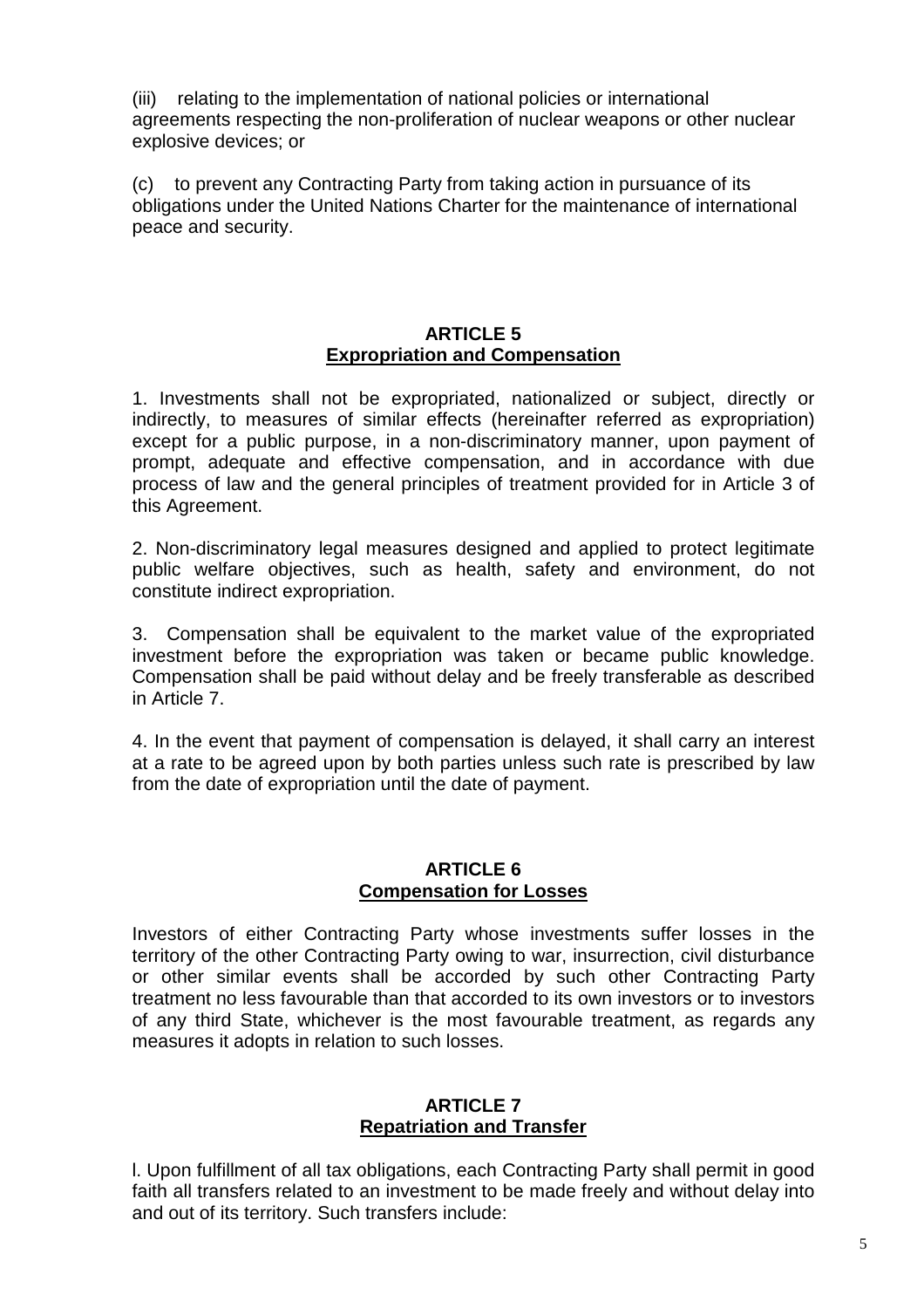(a) returns,

(b) proceeds from the sale or liquidation of all or any part of an investment,

(c) compensation pursuant to Article 5,

(d) reimbursements and interest payments deriving from loans in connection with investments,

(e) salaries, wages and other remunerations received by the nationals of one Contracting Party who have obtained in the territory of the other Contracting Party the corresponding work permits related to an investment,

(f) payments arising from an investment dispute.

2. Transfers shall be made in the convertible currency in which the investment has been made or in any convertible currency at the rate of exchange in force at the date of transfer, unless otherwise agreed by the investor and the hosting Contracting Party.

#### **ARTICLE 8 Subrogation**

l. If the investment of an investor of one Contracting Party is insured against noncommercial risks under a system established by law, any subrogation of the the insurer, which stems from the terms of the insurance agreement between the investor and the insurer, shall be recognized by the other Contracting Party.

2. The insurer is entitled by virtue of subrogation to exercise the rights and enforce the claims of that investor and shall assume the obligations related to the investment. The subrogated rights or claims shall not exceed the original rights or claims of the investor.

3. Disputes between a Contracting Party and an insurer shall be settled in accordance with the provisions of Article 9 of this Agreement.

#### **ARTICLE 9 Settlement of Disputes Between One Contracting Party and Investors of the Other Contracting Party**

1. Disputes between one of the Contracting Parties and an investor of the other Contracting Party, in connection with his investment, shall be notified in writing, including detailed information, by the investor to the recipient Contracting Party of the investment. As far as possible, the investor and the concerned Contracting Party shall endeavor to settle these disputes by consultations and negotiations in good faith.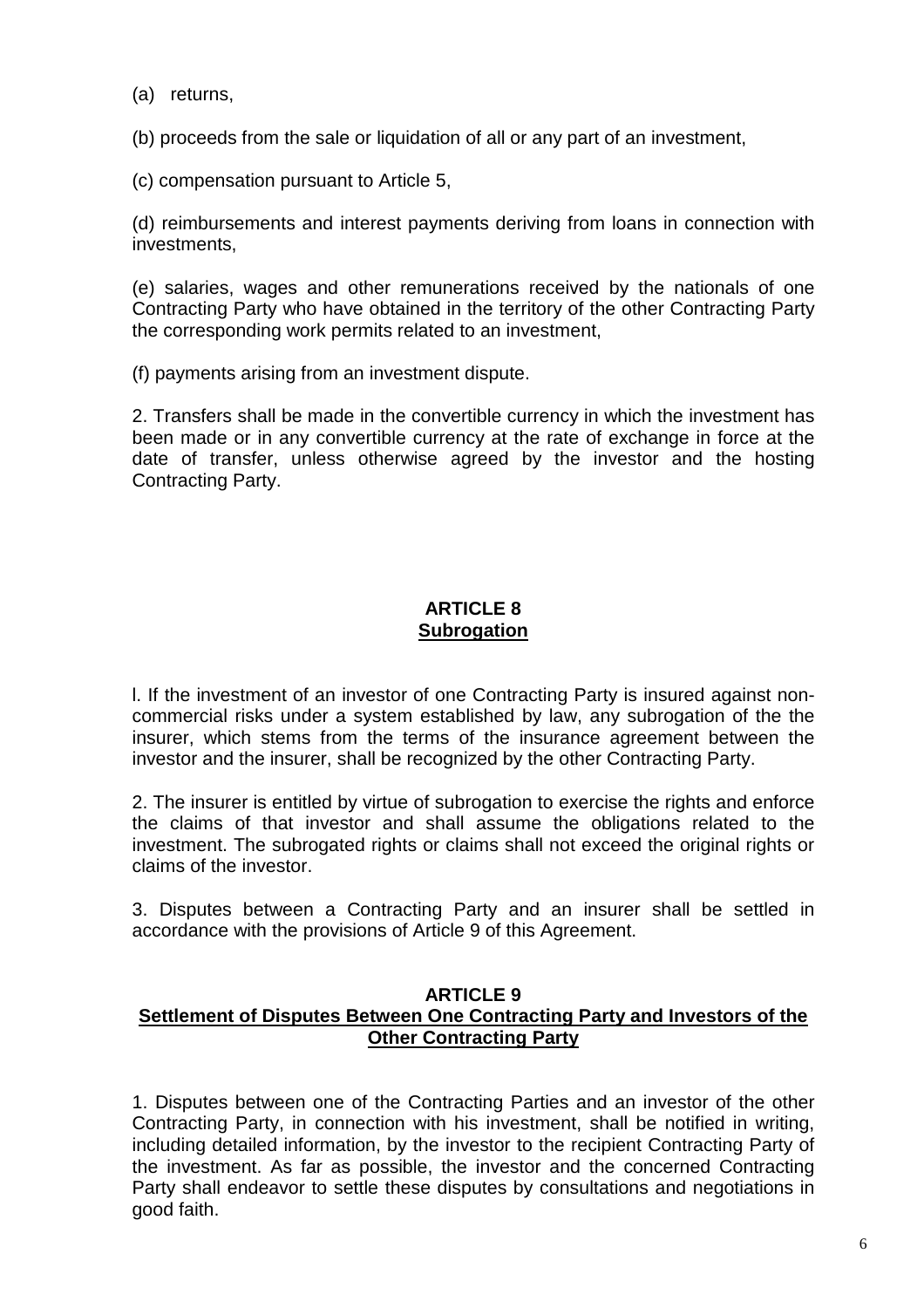2. If these disputes, cannot be settled in this way within six (6) months following the date of the written notification mentioned in paragraph l, the dispute can be submitted, as the investor may choose, to:

(a) the competent court of the Contracting Party in whose territory the investment has been made,

(b) an ad hoc court of arbitration laid down under the Arbitration Rules of Procedure of the United Nations Commission for International Trade Law (UNCITRAL).

(c) the International Center for Settlement of Investment Disputes (ICSID) set up by the " Convention on Settlement of Investment Disputes Between States and Nationals of other States" ,

3. Once the investor has submitted the dispute to the one of the dispute settlement procedures mentioned in paragraph 2 of this Article, the choice of one of these procedures is final.

4. The arbitration tribunal shall take its decisions in accordance with the provisions of this Agreement, the laws and regulations of the Contracting Party involved in the dispute on which territory the investment is made (including its rules on the conflict of law) and the relevant principles of international law as accepted by both Contracting Parties.

5. The arbitration awards shall be final and binding for all parties in dispute. Each Contracting Party commits itself to execute the award according to its national law.

#### **ARTICLE 10 Settlement of Disputes Between The Contracting Parties**

1. The Contracting Parties shall seek in good faith and a spirit of cooperation a rapid and equitable solution to any dispute between them concerning the interpretation or application of this Agreement. In this regard, the Contracting Parties agree to engage in direct and meaningful negotiations to arrive at such solutions. If the Contracting Parties cannot reach an agreement within six (6) months after the beginning of disputes between themselves through the foregoing procedure, the disputes may be submitted, upon the request of either Contracting Party, to an arbitral tribunal of three members.

2. Within two (2) months of receipt of a request, each Contracting Party shall appoint an arbitrator. The two arbitrators shall select a third arbitrator as Chairman, who is a national of a third State. In the event either Contracting Party fails to appoint an arbitrator within the specified time, the other Contracting Party may request the President of the International Court of Justice to make the appointment.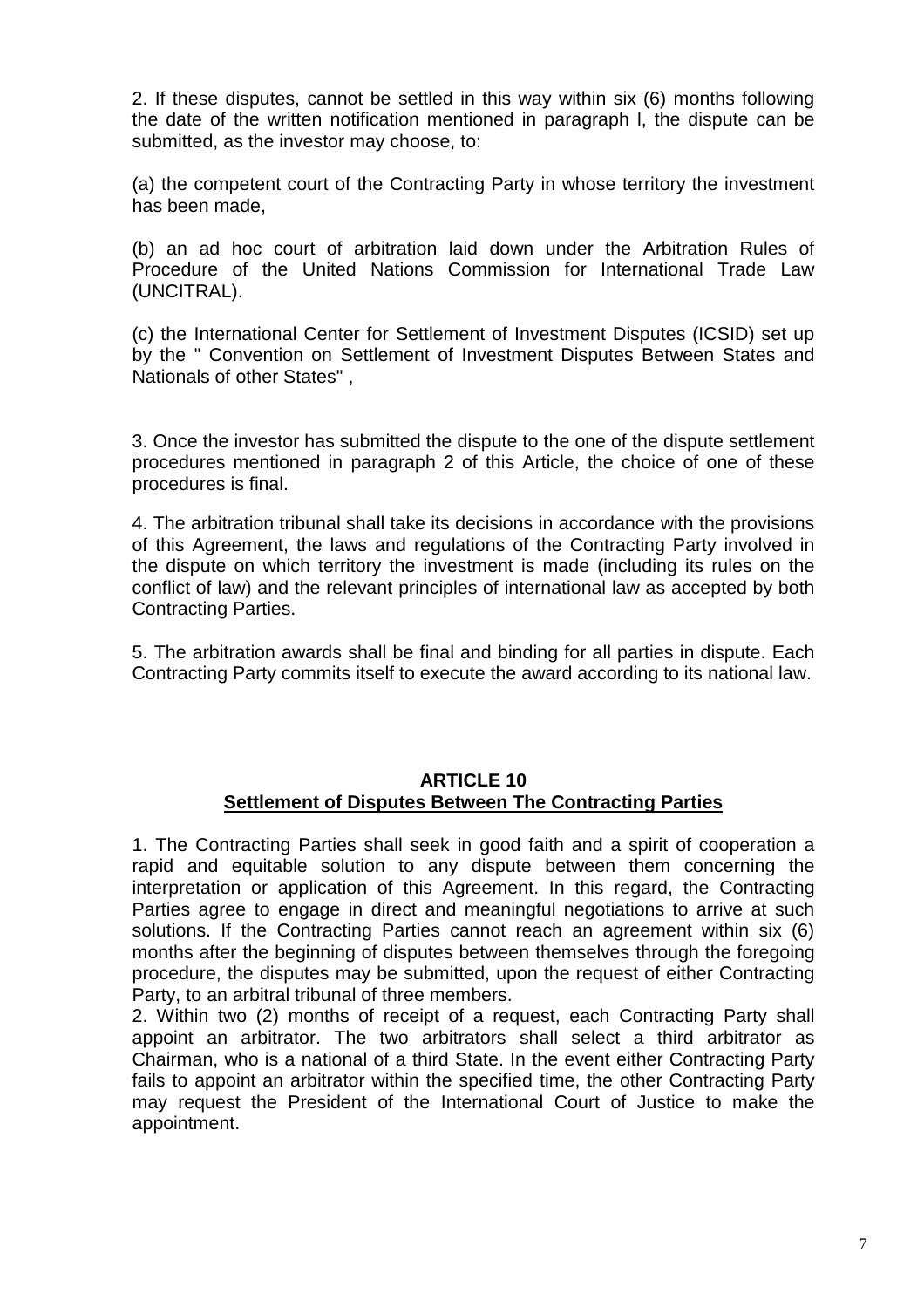3. If both arbitrators cannot reach an agreement about the choice of the Chairman within two (2) months after their appointment, the Chairman shall be appointed upon the request of either Contracting Party by the President of the International Court of Justice.

4. If, in the cases specified under paragraphs (2) and (3) of this Article, the President of the International Court of Justice is prevented from carrying out the said function or if he is a national of either Contracting Party, the appointment shall be made by the Vice-President, and if the Vice-President is prevented from carrying out the said function or if he is a national of either Contracting Party, the appointment shall be made by the most senior member of the Court who is not a national of either Contracting Party.

5. The tribunal shall have three (3) months from the date of the selection of the Chairman to agree upon rules of procedure consistent with the other provisions of this Agreement. In the absence of such agreement, the tribunal shall request the President of the International Court of Justice to designate rules of procedure, taking into account generally recognized rules of international arbitral procedure.

6. Unless otherwise agreed, all submissions shall be made and all hearings shall be completed within eight (8) months of the date of selection of the Chairman, and the tribunal shall render its decision within two (2) months after the date of the final submissions or the date of the closing of the hearings, whichever is later. The arbitral tribunal shall reach its decisions, which shall be final and binding, by a majority of votes.

7. Expenses incurred by the Chairman, the other arbitrators, and other costs of the proceedings shall be paid for equally by the Contracting Parties. The tribunal may, however, at its discretion, decide that a higher proportion of the costs be paid by one of the Contracting Parties.

8. A dispute shall not be submitted to an international arbitration court under the provisions of this Article, if the same dispute has been brought before another international arbitration court under the provisions of Article 9 and is still before the court. This will not impair the engagement in direct and meaningful negotiations between both Contracting Parties.

#### **ARTICLE 11**

#### **Scope of Application**

This Agreement shall apply to investments in the territory of one Contracting Party, made in accordance with its national laws and regulations, by investors of the other Contracting Party, whether prior to, or after the entry into force of the present Agreement. However, this Agreement shall not apply to any disputes that have arisen before its entry into force.